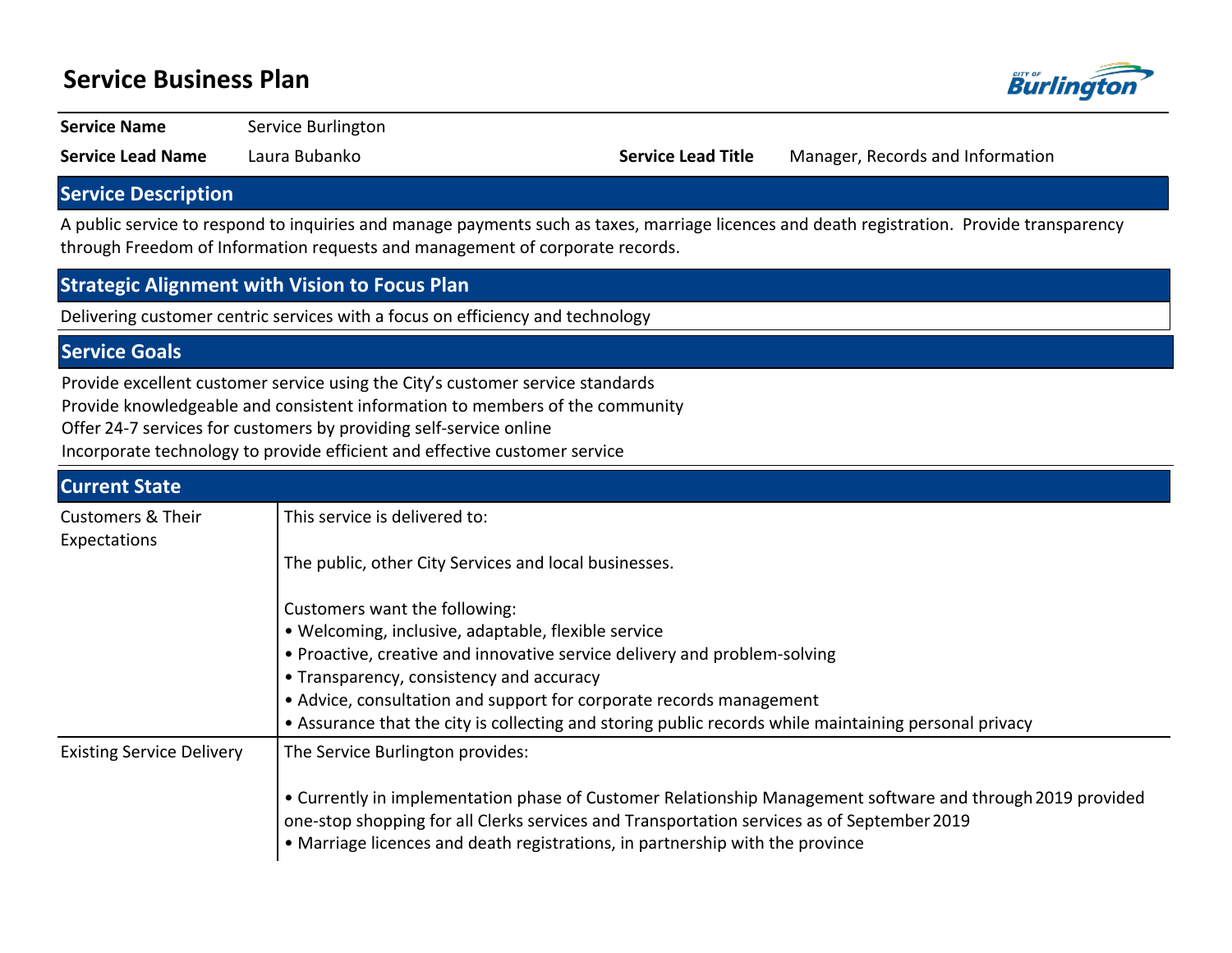|                                                                     | • Cashiering services for dog licenses, tax payments, accounts receivables, commissioning, recreation services,<br>property information requests, parking permits and tickets, etc.<br>. Oversight of municipal compliance with Municipal Freedom of Information and Protection of Privacy Act and<br>processing of Freedom of Information Requests ensuring transparency of corporate information<br>• Training, consultation and operational support to staff on records information asset management<br>• Copies of records and archives access for the public and staff |  |  |  |  |
|---------------------------------------------------------------------|-----------------------------------------------------------------------------------------------------------------------------------------------------------------------------------------------------------------------------------------------------------------------------------------------------------------------------------------------------------------------------------------------------------------------------------------------------------------------------------------------------------------------------------------------------------------------------|--|--|--|--|
| <b>Existing Customer</b><br>Engagement Tools /<br>Methods           | Customer relationship tool, in-person service at the Service Burlington counter, email, phone, website, online forms,<br>customer service surveys.                                                                                                                                                                                                                                                                                                                                                                                                                          |  |  |  |  |
| Is this Service Provincially<br>Legislated?                         | Municipal Act, retention of records section 254 (1)<br>Yes<br>Municipal Freedom of Information and Protection of Privacy Act<br><b>Vital Statistics Act</b><br>Commissioners for Taking Affidavits Act                                                                                                                                                                                                                                                                                                                                                                      |  |  |  |  |
| For this Service are there<br><b>Approved Service</b><br>Standards? | <b>Vital Statistics Act</b><br>Yes<br>Municipal Freedom of Information and Protection of Privacy Act<br>City of Burlington Customer Service Standards                                                                                                                                                                                                                                                                                                                                                                                                                       |  |  |  |  |
| <b>Programs</b>                                                     |                                                                                                                                                                                                                                                                                                                                                                                                                                                                                                                                                                             |  |  |  |  |
| Cashiering                                                          | General phone reception, general email enquiries<br>Tax: Payments/enquiries/statements; dog licences; commissioning, accounts receivable, parking ticket and permit<br>payments, recreation registrations, property information requests                                                                                                                                                                                                                                                                                                                                    |  |  |  |  |
| <b>Vital Statistics (Provincially</b><br>Legislated)                | Marriage licences and burial permits/death registration                                                                                                                                                                                                                                                                                                                                                                                                                                                                                                                     |  |  |  |  |
| <b>Records Management</b><br>(Municipal Act)                        | Information, guidance and support to all City of Burlington staff who may create, use, store, retrieve and dispose of<br>corporate records.                                                                                                                                                                                                                                                                                                                                                                                                                                 |  |  |  |  |
|                                                                     | Corporate records management, offsite storage, archives; training; policy and procedure.                                                                                                                                                                                                                                                                                                                                                                                                                                                                                    |  |  |  |  |
| <b>Access and Privacy</b>                                           | Providing public access to corporate records and archives through formal FOI requests, routine disclosure open data.                                                                                                                                                                                                                                                                                                                                                                                                                                                        |  |  |  |  |
|                                                                     | Corporate training; policy and procedure advice on privacy and access/disclosure of information.                                                                                                                                                                                                                                                                                                                                                                                                                                                                            |  |  |  |  |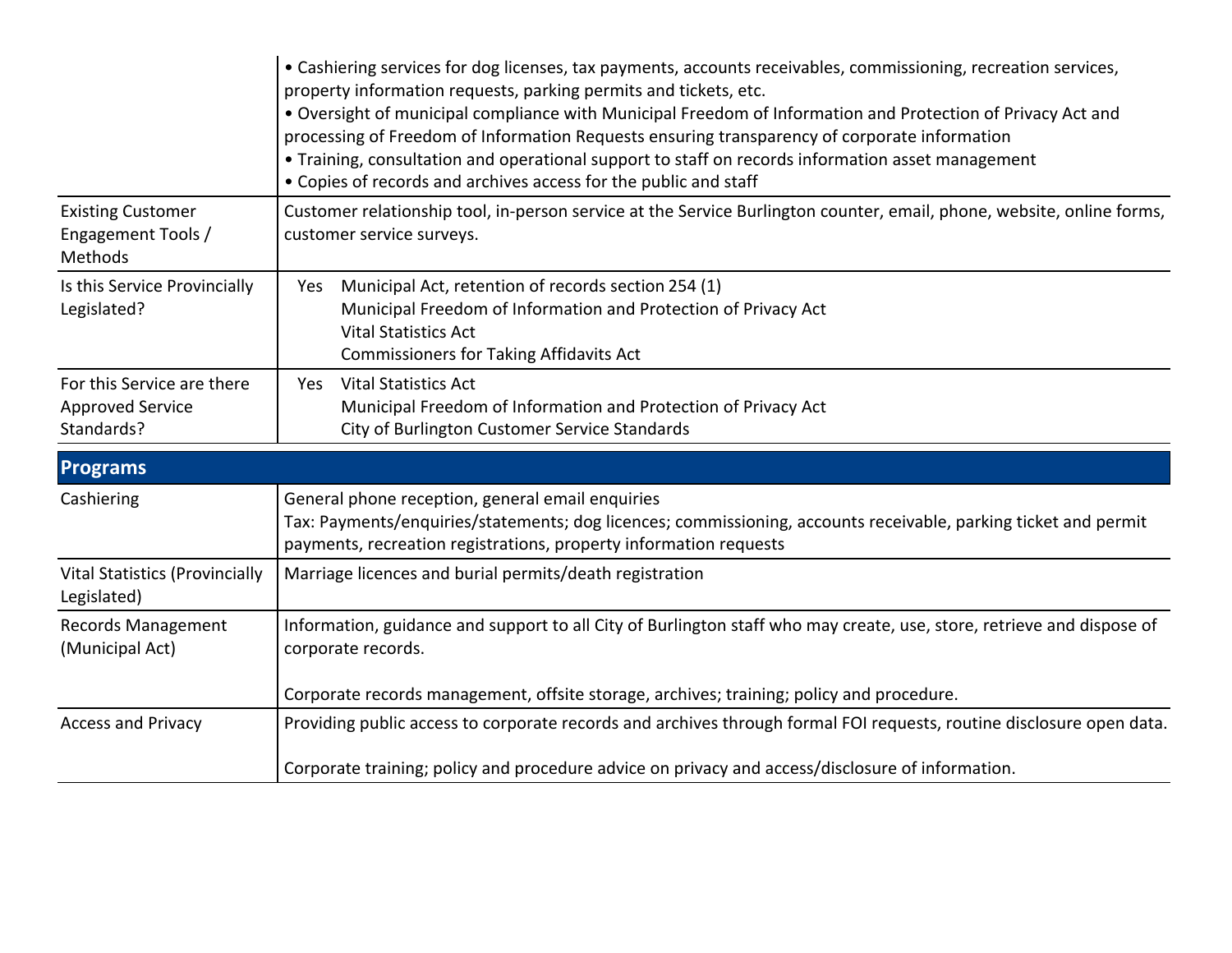### **Recent Continuous Improvement Initiatives**

Implementation of the Customer Service Strategy has been initiated with the purchase and implementation of a Customer Relationship Management system. The Clerks department went live in March 2019, with transportation in September and additional departments early in 2020. Customers now experience more resolution with the first point of contact and the city will be expanding Service Burlington to handle more customer enquiries and service requests. Customer enquires and requests are tracked in the system.

Continued training in the records and privacy section has resulted in an increase in staff knowledge around privacy legislation and the custody and control of personal information.

Initiation of the Information Governance committee to create corporate policies and framework to increase awareness of the importance of information management and using information as an asset. An information governance strategy was developed and priority setting completed.

Launch of the new online marriage application has been successful with the majority of applications completed online versus in person at the counter. This new online form has decreased the customer's wait time for all marriage transactions.

Launch of the new online FOI form allows customers to create and pay for requests, eliminating the need to come to city hall to pay for the request.

A cash handling audit created synergies between departments and corporate adoption of procedures; decreasing operational risk.

#### **Environmental Considerations**

The provision of online services which includes electronic forms helps minimize the use of paper and reduces the necessity to use a car to drive in-person to City Hall, thereby reducing carbon footprints.

Electronic record management also minimizes the use of paper, by not printing records, and instead storing them electronically for access. Open data available on the City's website, including routine disclosure items, also reduces the need for paper handouts to customers.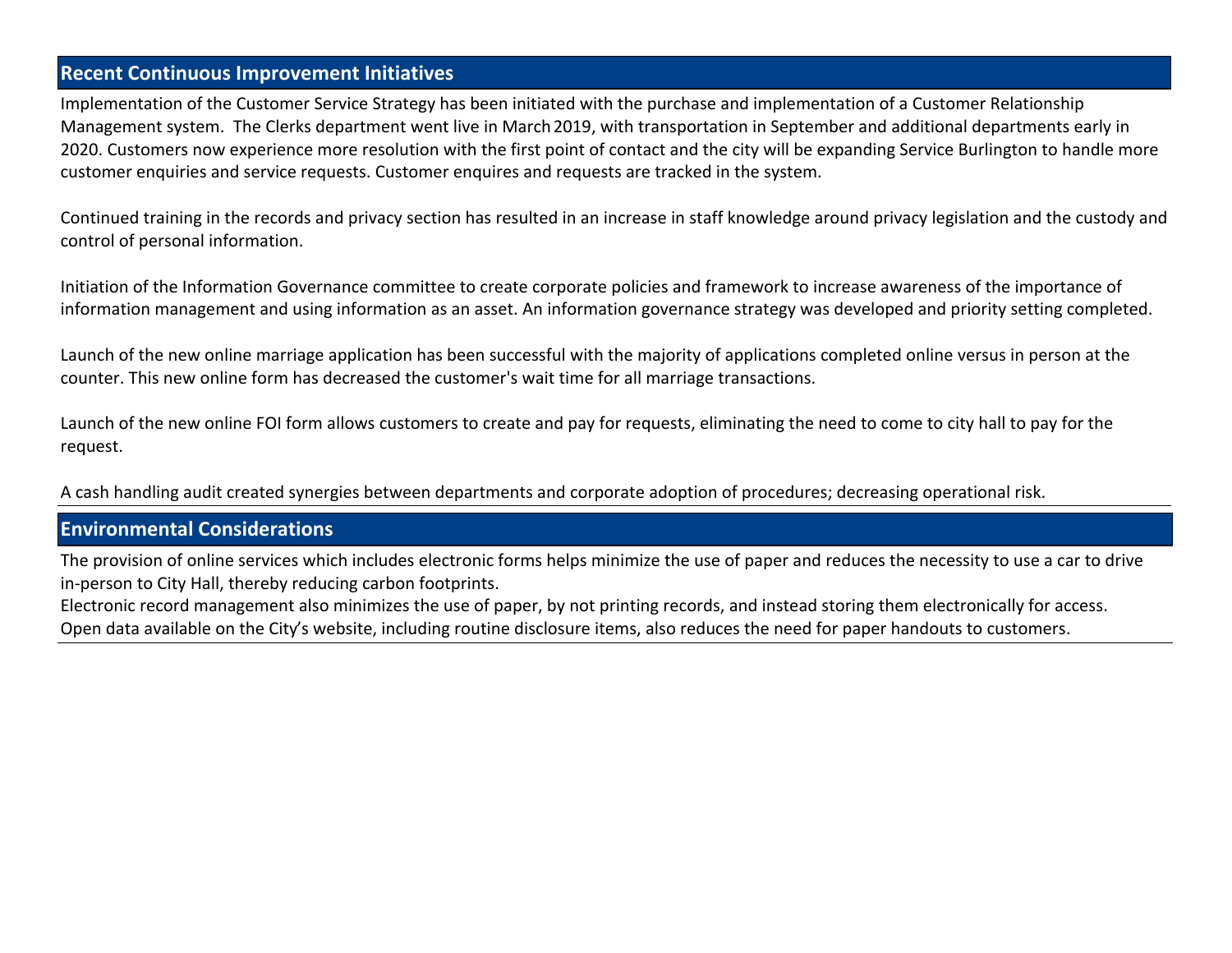| <b>Emerging Opportunities and Anticipated Risks</b>                                                                                                                                                                     |                                                                                                                                                                                                                                                                                                                                                                                                                                                                                                                                                                                                                                        |                          |  |  |
|-------------------------------------------------------------------------------------------------------------------------------------------------------------------------------------------------------------------------|----------------------------------------------------------------------------------------------------------------------------------------------------------------------------------------------------------------------------------------------------------------------------------------------------------------------------------------------------------------------------------------------------------------------------------------------------------------------------------------------------------------------------------------------------------------------------------------------------------------------------------------|--------------------------|--|--|
| <b>Emerging Opportunities</b>                                                                                                                                                                                           | Full implementation of the Customer Relationship Management system will result in customers getting resolution of<br>their question/issue with first call 80% of the time.<br>Use of customer data from the CRM to inform business decisions<br>Future phases of the CRM will include expansion of the self-service options for customers, with personal help easily<br>accessible upon request<br>Develop a culture where staff value the customer and understand the importance of brilliant service performance<br>Shift from paper to electronic records provides new avenues for information sharing between staff and the public |                          |  |  |
| <b>Anticipated Risks</b>                                                                                                                                                                                                | Easy and quick access to the growing corporate information assets is not easily accessible within the current<br>technology and records resources.                                                                                                                                                                                                                                                                                                                                                                                                                                                                                     |                          |  |  |
| <b>Enterprise Risk</b><br>Considerations                                                                                                                                                                                | Financial Sustainability - Sustainability, Budget, Limited Revenue Tools<br>Technology – IT Systems, Staff Expertise and Competency, Data Breaches<br>Capacity & Volume of Work - Projects, Process Changes, Technology Changes                                                                                                                                                                                                                                                                                                                                                                                                        |                          |  |  |
| <b>Service Initiatives</b>                                                                                                                                                                                              |                                                                                                                                                                                                                                                                                                                                                                                                                                                                                                                                                                                                                                        | <b>Target Completion</b> |  |  |
| about budgets and resources.                                                                                                                                                                                            | Implement a Customer Relationship Management system to allow Service Burlington to quickly and efficiently deal<br>with 80% of public enquiries at the first point of contact. Council and management will also be able to quickly<br>analyze emerging trends on the quantity and nature of citizen concerns and use that information to make decisions                                                                                                                                                                                                                                                                                | Dec 2020                 |  |  |
|                                                                                                                                                                                                                         | Expand Service Burlington area into a full-service Customer Contact Centre providing walk-in, online and telephone<br>service. By creating one service window, the majority of public inquires can be addressed at the first point of<br>contact. This makes it faster and easier for residents and visitors to do business with the City.                                                                                                                                                                                                                                                                                             | Dec 2020                 |  |  |
| Implement the Information Management strategy, in collaboration with other city departments, to improve the<br>Dec 2024<br>accessibility of information for pubic access and to support data-driven business decisions. |                                                                                                                                                                                                                                                                                                                                                                                                                                                                                                                                                                                                                                        |                          |  |  |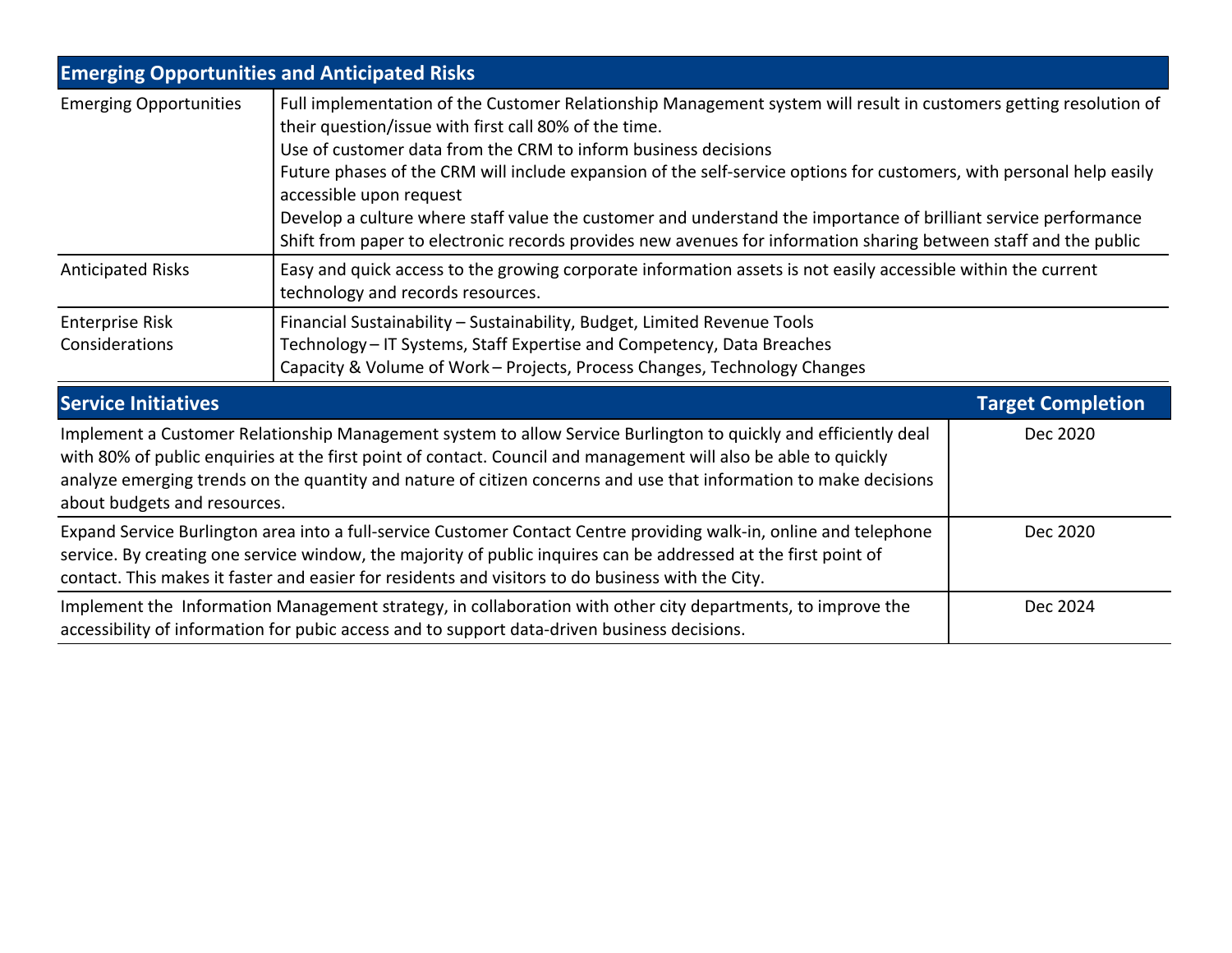## **MEASURING SUCCESS**

#### **How much did we do?**

| Performance                  | 2015   | 2016   | 2017   | 2018   | 2019     | 2020            | 2021     | 2022            |
|------------------------------|--------|--------|--------|--------|----------|-----------------|----------|-----------------|
| <b>Measurement</b>           | Actual | Actual | Actual | Actual | Forecast | <b>Forecast</b> | Forecast | <b>Forecast</b> |
| Tax payments processed       | 3,522  | 4,935  | 5,252  | 2,450  | 5,050    | 5,000           | 5,000    | 5,000           |
| Vital statistics (marriage,  | 2,071  | 2,120  | 2,100  | 2,100  | 2,187    | 2,100           | 2,100    | 2,500           |
| licences, death              |        |        |        |        |          |                 |          |                 |
| registration)                |        |        |        |        |          |                 |          |                 |
| <b>Commissioner of Oaths</b> | 866    | 995    | 1,100  | 1,000  | 926      | 1,000           | 1,000    | 1,000           |
| service                      |        |        |        |        |          |                 |          |                 |
| Freedom of Information       | 63     | 70     | 95     | 131    | 109      | 100             | 100      | 70              |
| requests                     |        |        |        |        |          |                 |          |                 |
| Phone calls through          | 49,968 | 41,400 | 57,000 | 65,000 | 60,000   | 75,000          | 75,000   | 100,000         |
| switchboard                  |        |        |        |        |          |                 |          |                 |

#### **How well did we do it?**

70%



2015 2016 2017 2018 2019 2020 2021 2022

Baseline- % accuracy  $\longrightarrow$ Turn the curve- % accuracy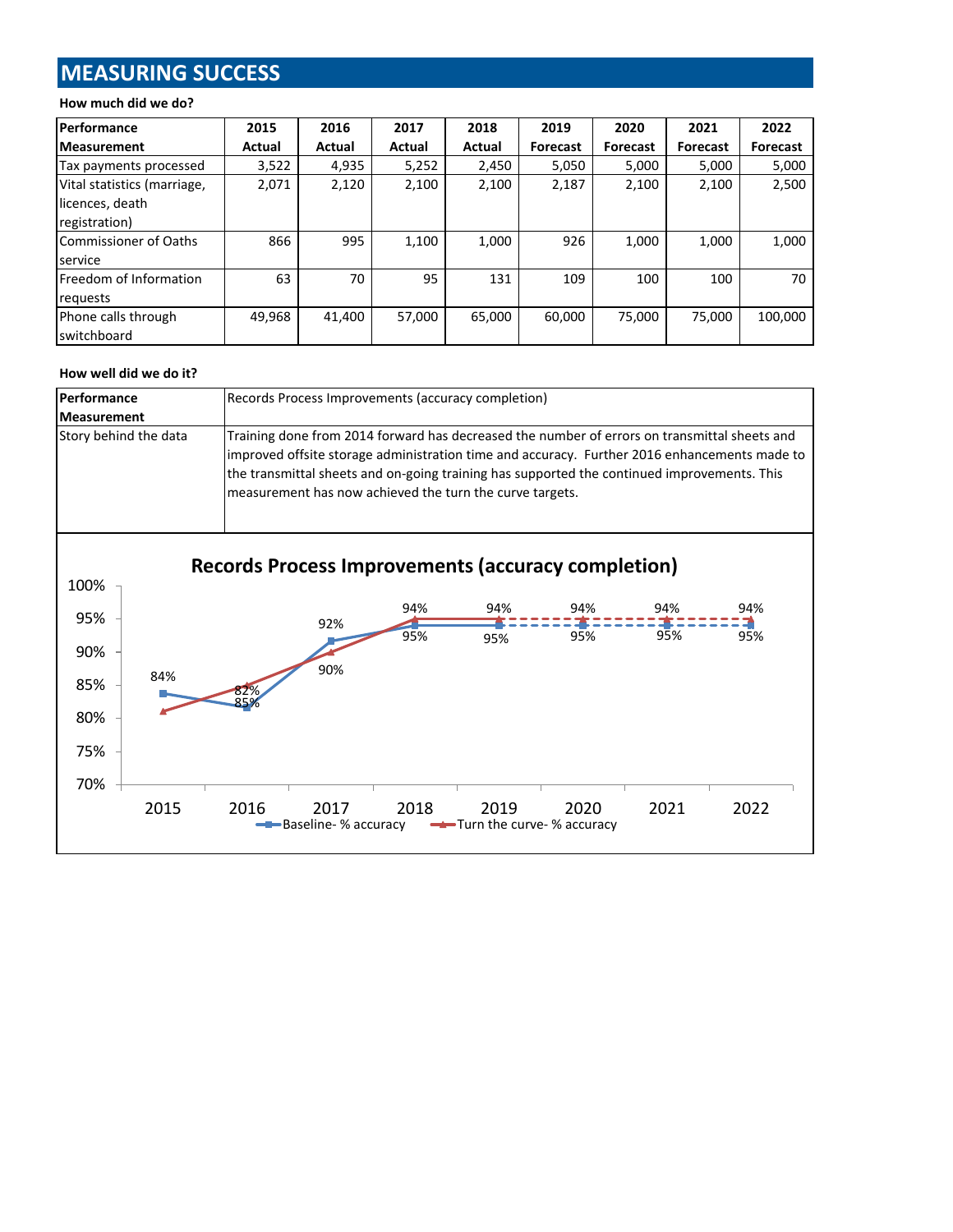